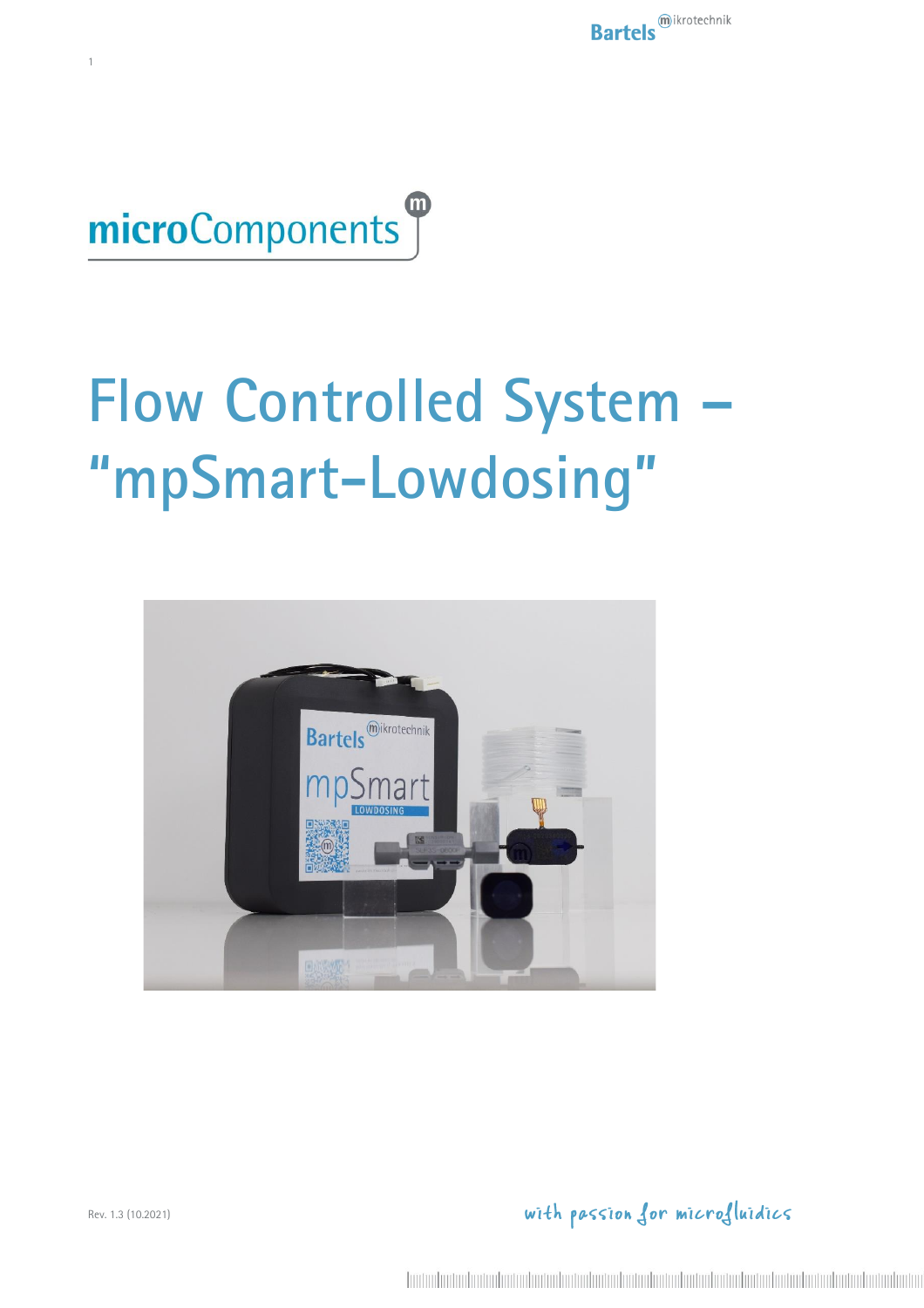#### **Content**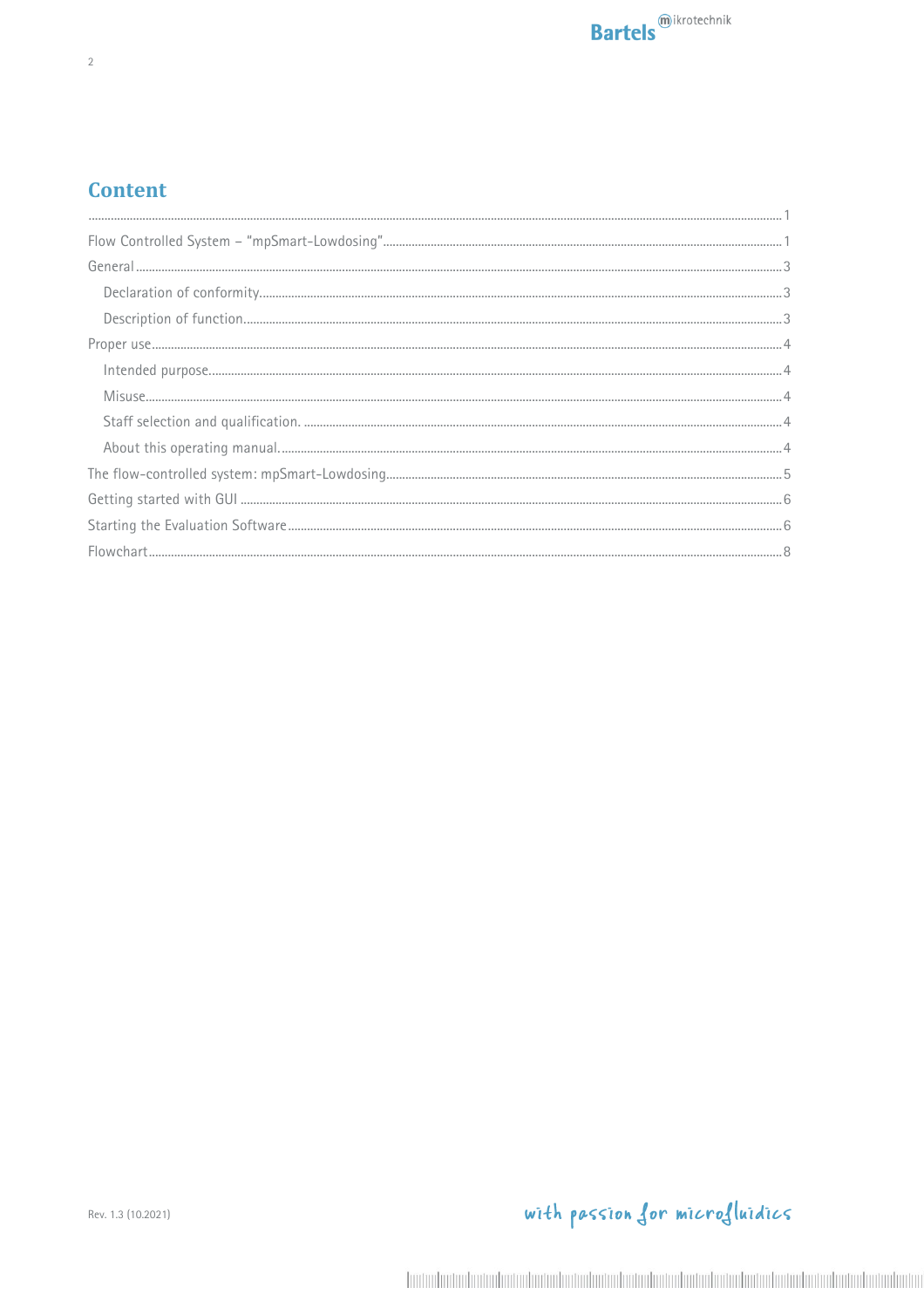#### **General**

This operating manual contains all necessary instructions for the installation, commissioning, operation and maintenance of the evaluation board mpSmart-Lowdosing controller. The manual is intended to help you achieving optimal results in a short time and shall assist avoiding possible sources of errors. The operating manual of the micropumps and other controllers are available separately.

The products have been designed with state-of-the-art technology and in accordance with all relevant safety regulations. However, a risk of damage to the units, other property, the operator and/or other persons cannot be fully excluded.

Always ensure that specialized and trained personnel will comply with the following general instructions.

Therefore, please keep this manual and hand out copies as required.

Bartels Mikrotechnik GmbH rejects any responsibility for damages to persons or property resulting from noncompliance with the instructions in this manual. In this case all warranties shall be void.

#### **Declaration of conformity.**

Bartels Mikrotechnik GmbH declares that the products are compliant to the RoHS directive 2011/65/EU. The controller comply with the requirements of EMV 2014/30/EU and CE markings have been affixed to the devices. Additionally, the controllers are also compliant to the EU Low Voltage Directive 2014/35/EU.

#### **Description of function.**

The mpSmart-Lowdosing have been developed for the transport of liquids. The controller has been developed for operating the micropump. Bartels Mikrotechnik can assume no liability for damages resulting from the pump media. This applies especially for hazardous fluids.

The pump must be operated with Bartels Mikrotechnik electronics. Bartels Mikrotechnik GmbH cannot guarantee the proper work of the units with customer specific electronics. If other controllers than the ones from Bartels Mikrotechnik are used, Bartels Mikrotechnik disclaims any warranty.

Moreover, please note that components of the controller and pump are operating with high-voltage. Therefore, persons wearing pacemakers are recommended to avoid the operating system.

Bartels Mikrotechnik assumes no liability for abnormal handling, improper or negligent use of the micropump and the controller that is not conform to the specified purpose of the system. This applies especially for micropump controllers, components and systems of other manufacturers, which have not been certified by Bartels Mikrotechnik.

We guarantee that the micropumps comply with the actual state of scientific and technical knowledge and due to this, the operational risks are limited to a minimum.

Do not open the housing of the micropump and the controllers. In those cases, Bartels Mikrotechnik cannot issue a guaranty anymore. Please keep this manual safe and give a copy to all users.

Rev. 1.3 (10.2021)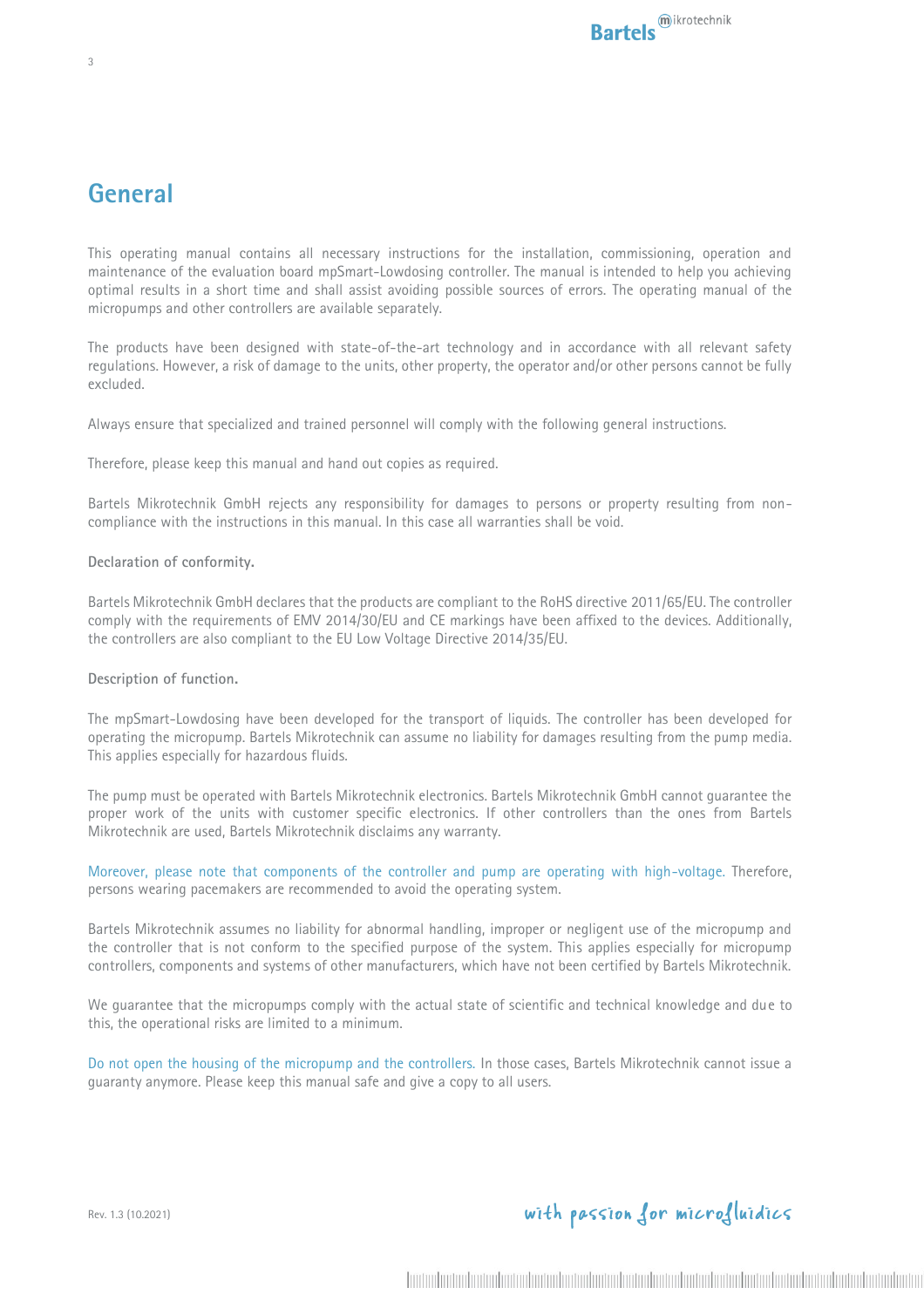### **Proper use**

4

**Intended purpose.**

The micropump is intended for pumping liquids with varying flow rates controlled by the electronics. The controllers are intended for operating the micropumps. Any other use of the micropump or controller unit is deemed improper.

Do not make any modifications or extensions to the pump or controller without the prior written consent of the manufacturer. Such modifications may impair the safety of the unit and are prohibited! Bartels Mikrotechnik GmbH rejects any responsibility for damage to the unit caused by unauthorized modifications to the pump and risk and liability are automatically transferred to the operator.

**Misuse.**

The use of liquids, which may alone or in combination create explosive or otherwise health-endangering conditions (including vapors) is not permitted.

#### **Staff selection and qualification.**

All work in connection with the installation, assembly, commissioning/decommissioning, disassembly, operation, servicing, cleaning and repairing of the pump and the controller must be carried out by qualified, suitably trained and instructed personnel. Work on electrical components and assemblies must be carried out by personnel with the necessary qualifications and skills.

**About this operating manual.**

Warnings and important notes are clearly identified as such in the text. The relevant text sections feature a specific sign. However, this icon cannot replace the safety instructions. Therefore, carefully read all safety instructions in this manual. Warnings and important notes in this text are highlighted as shown below, according to the severity of the damage that might result from non-compliance.

#### **A** DANGER

DANGER indicates a hazard with a high level of RISK THAT, if not avoided, will result in death or serious injury.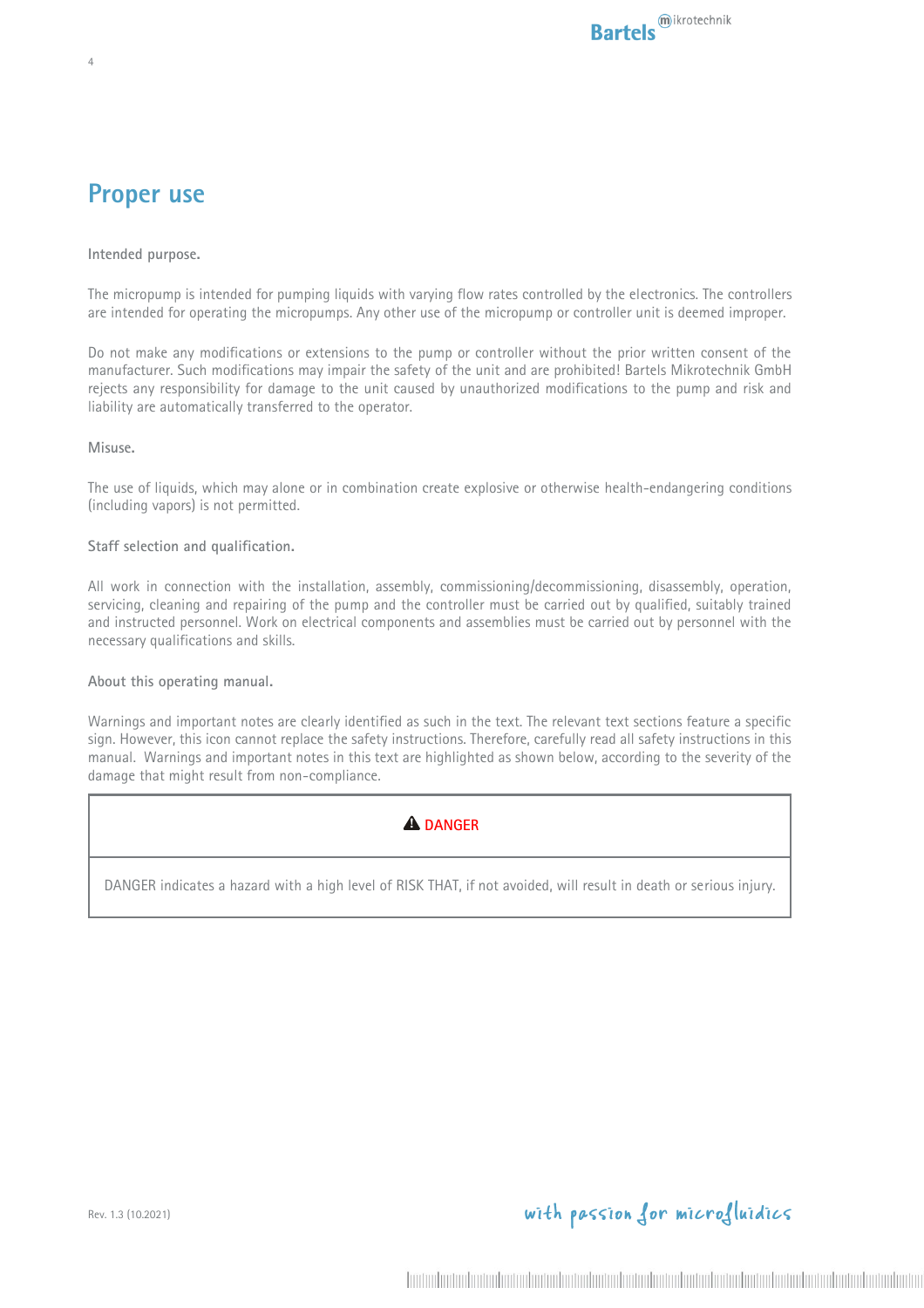## **The flow-controlled system: mpSmart-Lowdosing**

Flow Controlled System - "mpSmart-Lowdosing'

This Flow Control System is a smart module for precise and regulated dosing of liquids. An onboard Arduino reads out a flowmeter made by Sensirion, comparing it to a target value and operates the mp6 micropump corresponding to a PID-regulator. The attached PC-software can be used to monitor, control and log the flowrate

| Components                     | mp6-hyb micropump                               |
|--------------------------------|-------------------------------------------------|
|                                | Damper                                          |
|                                | Flowmeter (Sensirion SLF3s-0600F)               |
|                                | Tubing                                          |
|                                | Tubing connectors                               |
|                                | Driver Board                                    |
|                                | Software with GUI                               |
| min. Flowrate                  | $5 \mu$ l/min <sup>1</sup>                      |
| max. Flowrate                  | 1000 $\mu$ I/min <sup>1</sup>                   |
| Accuracy                       | $< +5%$                                         |
| Software calibration           | Water                                           |
| USB-port                       | one                                             |
| Input Voltage                  | 5V                                              |
| Operating temperature          | +5 $°C$ bis +45 $°C$                            |
| Materila in Contact with Fluid | PPSU, silicon, PP, PPS, stainless steel, Tygon, |
|                                | epoxy based adhesive                            |
| Lifetime                       | 5000 h                                          |
| Self-priming                   | yes                                             |
| Dimensions                     | 9.5 cm x 9.5 cm x 3.5 cm                        |
| Pumping media                  | Liquid (water)                                  |
|                                |                                                 |

**1 Bedingung: Destilliertes Wasser (25°C), Raumtemperatur 23°C**

Rev. 1.3 (10.2021)

**2 Bedingungen: Saugdruck < 10 mbar, DI-Wasser, max. Förderleistung wird erst nach wenigen Minuten Betriebszeit erreicht**

**³ Bedingungen: Luft, Raumtemperatur 23°C, mp-x: 100 Hz, 250 V, SRS**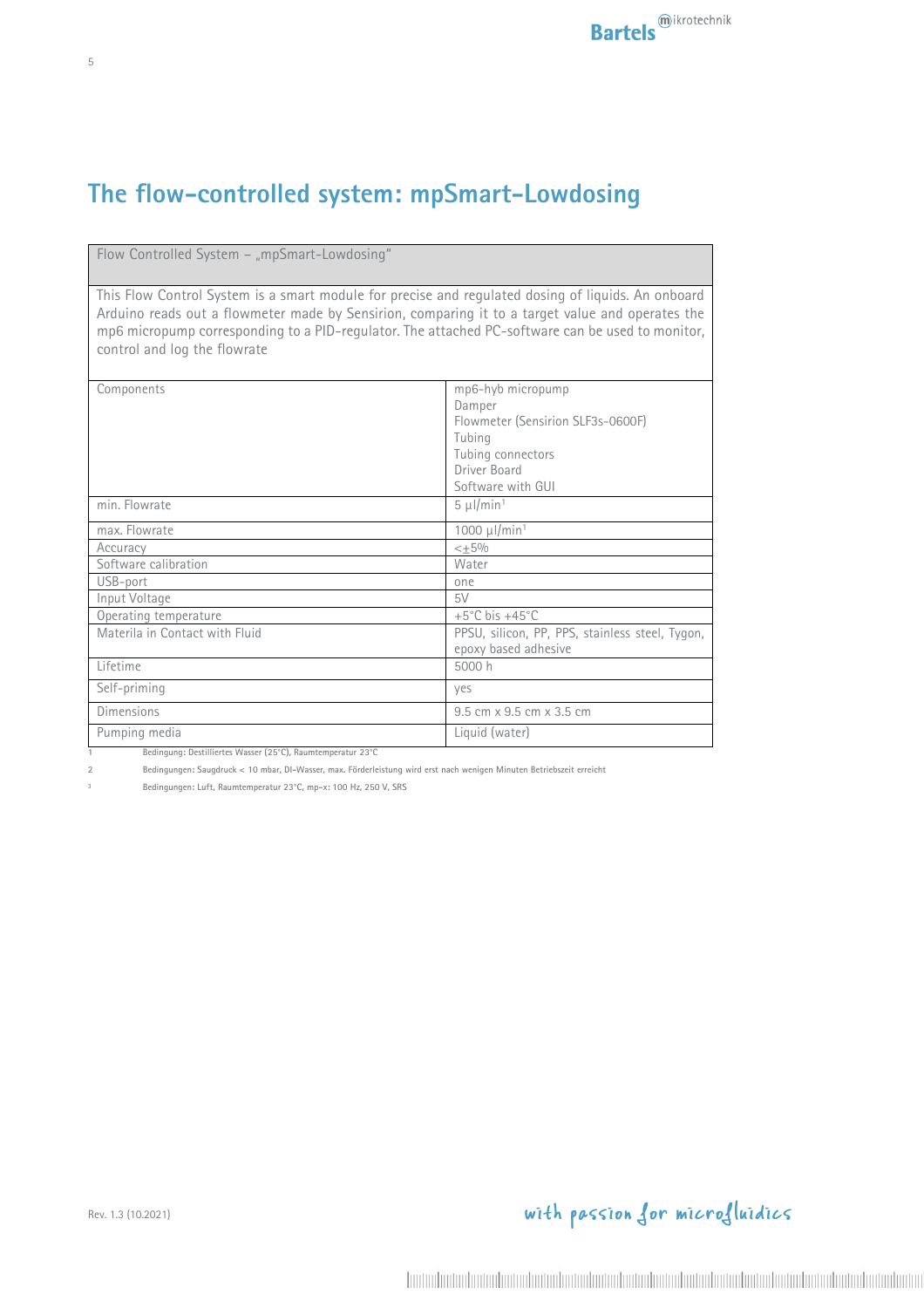## **Getting started with GUI**

The mpSmart-Lowdosing includes 3 main components:

A mp6 micropump, a mp-damper and a SFL3s-0600F flowrate sensor.

For the fluid channel, use the included Tygon tubing in the kit to connect them as shown in the following figure. As for the tube lengths between mp6 micropump & mp-damper or mp-damper & SLF3s-0600F we recommend at least 50 mm.

To make sure that there is no air in the fluid channel, we recommend priming the system with a syringe by pulling the fluid through the channel.



For the wiring, use the included cable to connect the mp6 micropump and SLF3s-0600F to the Flow Controller and the USB cable to connect the kit with your PC / Laptop.

#### **Starting the Evaluation Software**

Get the mpSmart App from our Downloads/Driver-and-Software directory at https://www.bartels-mikrotechnik.de/. The zip file contains the GUI and the Arduino code. Make sure the pump and sensor are connected to the mpSmart Lowdosing before connecting it to your PC via USB cable. Start the mpSmart App and choose the COM port your dosing system is connected at. If the device was not found you might need to install the driver for the Arduino nano microcontroller manually.

To start your mpSmart kit enter a flowrate inside the textbox e.g. 80 µl/min and hit the "Enter" key or click "Set Flowrate". Afterwards the mp6 can be started or stopped with the on or off buttons. The actual flowrate will be displayed inside the field under "Sensor Flowrate:" and as a time plot underneath the control elements.

Rev. 1.3 (10.2021)

with passion for microfluidics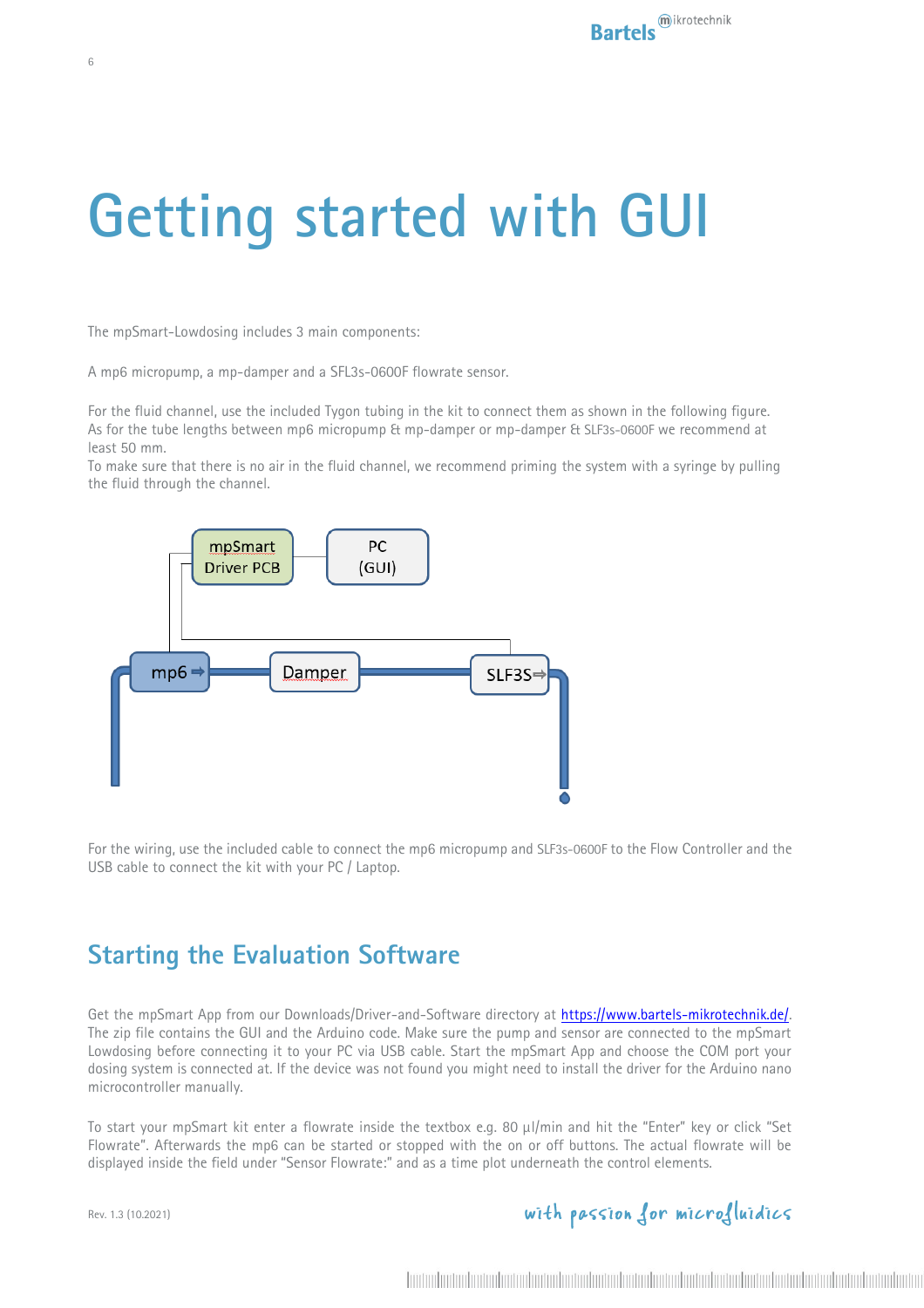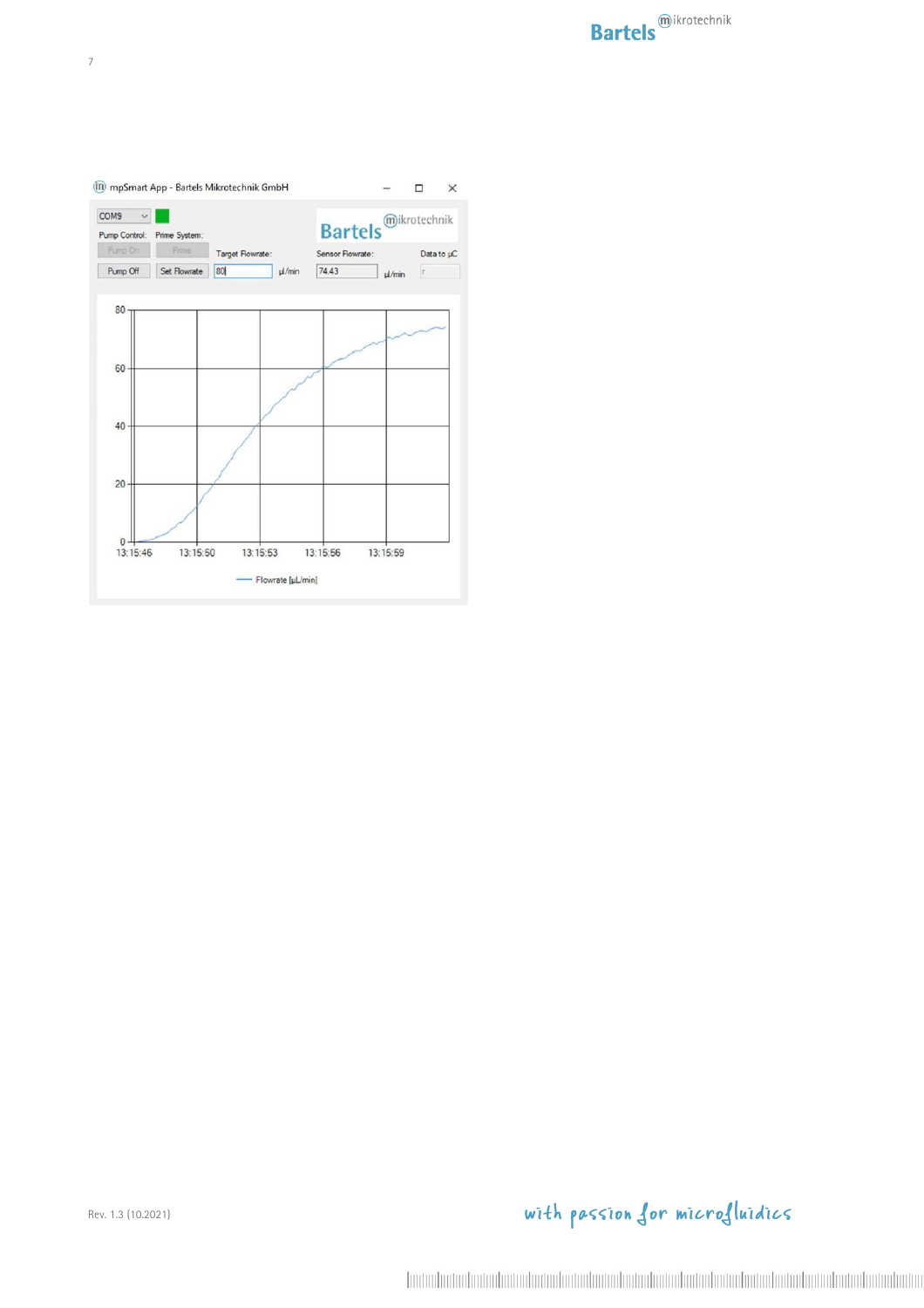## **Flowchart**